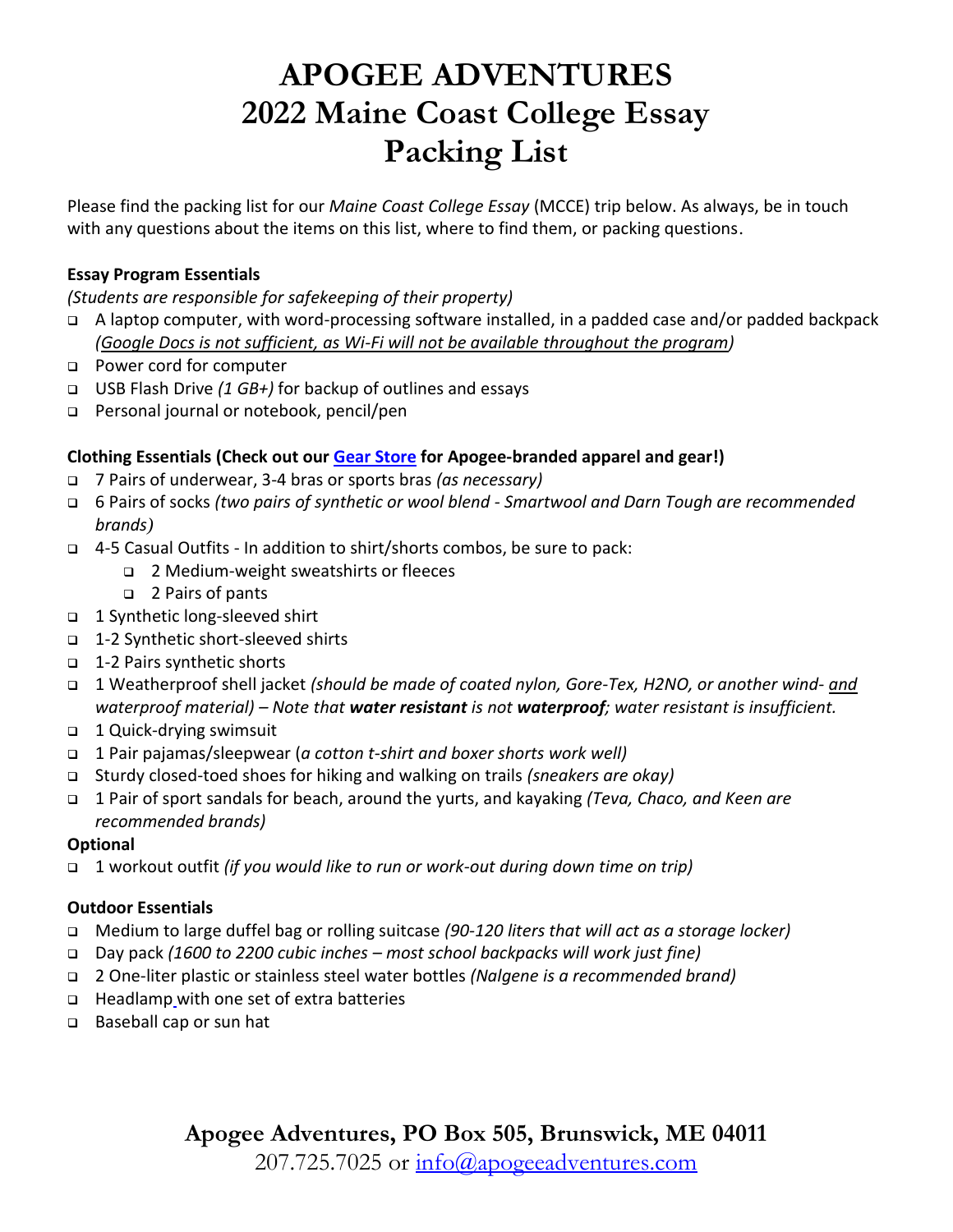# **Cabin Essentials**

- Sleeping bag *(30° to 40° temperature rating)*
- **Pillow and pillow case**
- 2 towels (*one beach and one bath*)
- Tupperware/Rubbermaid[/plastic bowl](https://www.rei.com/product/852373/sea-to-summit-delta-bowl-with-lid) (6" to 8" ) w/ lid and cutlery *(will serve as a plate and bowl)*

# **Personal Items**

- 1 Two-ounce bottle of hand sanitizer
- Personal toiletry items *(toothbrush, toothpaste, travel-size soap, travel-size shampoo, brush/comb, etc.)*
- Lip balm *(with sun protection)*
- Sunglasses with leash (*Croakies is a recommended brand*)
- Extra pair of glasses/contacts *(if applicable)*

# **Optional**

 Sun block & insect repellent *(leaders will have group sun block and bug spray, but students are welcome to bring a small, personal bottle if they would prefer)*

# **Other/Extras**

Spending money *(\$35 - \$50 for the week for souvenirs)*

# **Optional**

- Disposable or digital camera *(please do not plan to use a cell phone/smart phone as a camera)*
- Book for reading *(paperback recommended)*

# **Recommended stores and websites for good deals and selection on gear**

- □ Eastern Mountain Sports [\(www.ems.com\)](http://www.ems.com/)
- **Q** REI [\(www.rei.com\)](http://www.rei.com/)
- LL Bean [\(www.llbean.com\)](https://www.llbean.com/)
- □ Amazon [\(www.amazon.com\)](http://www.amazon.com/)
- Other local outdoor gear co-ops or second hand stores (e.g. Goodwill)

Just as important as what your child packs, we also want to specifically address items your child *should not* bring with them to their Apogee experience. **Please do not pack the following:**

- **Smart watches, Kindles, video games, or other electronic devices (other than the "Essay Program Essentials" noted earlier in this document).** A cell phone is permitted for students traveling to the trip start by airplane, bus, or train but must be handed over to leaders upon arrival. If a student brings a cell phone, Apogee is not responsible for its damage or loss under any circumstances. *Please see our "Electronics and Personal Property Policy" document for more information.*
- **Knives or multi-tools of any kind.**
- **More than is suggested on the packing list.** Through years of experience, we feel confident that we recommend sufficient gear and clothing while minimizing unnecessary items.